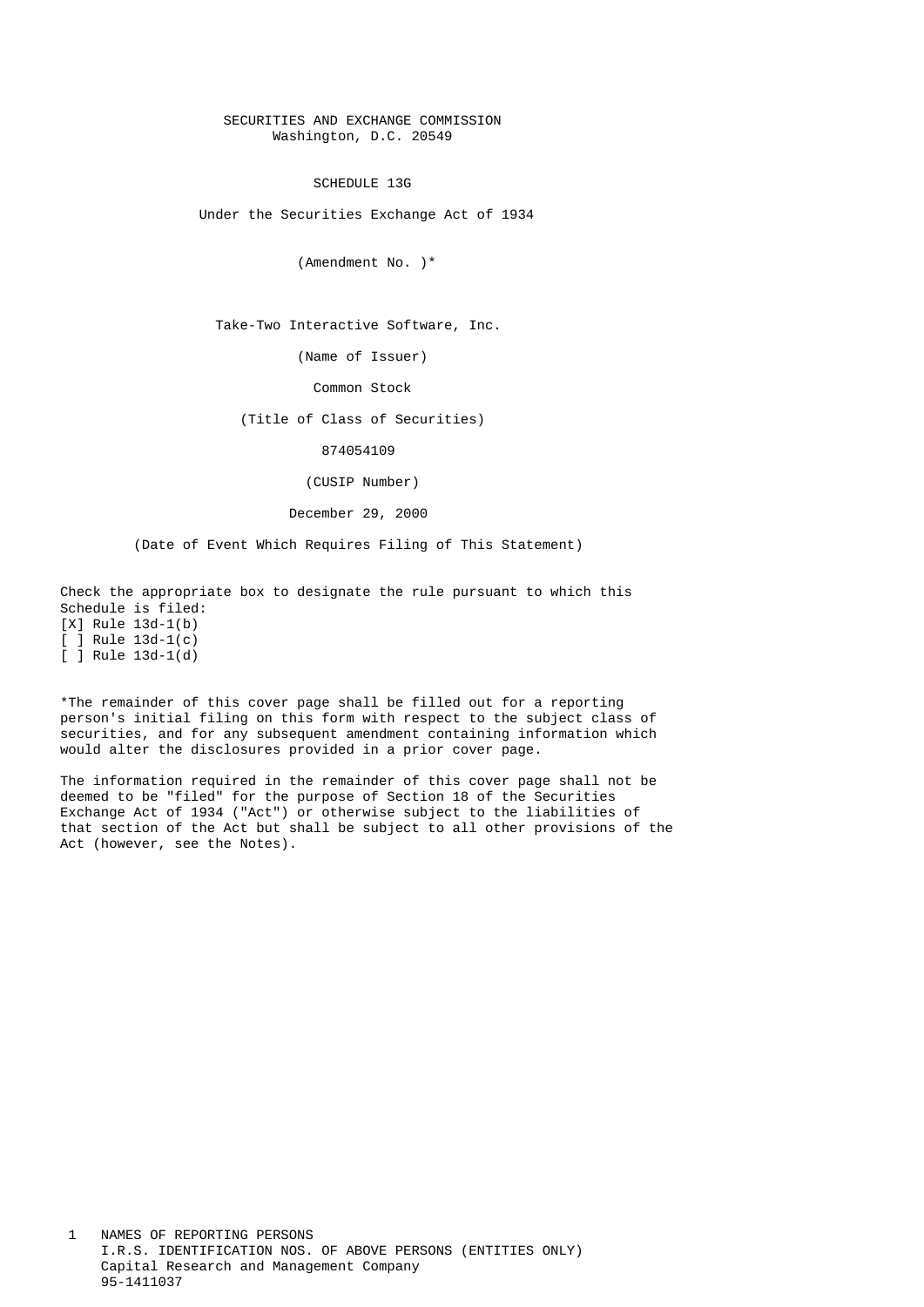| CHECK THE APPROPRIATE BOX IF A MEMBER OF A GROUP (SEE |  |
|-------------------------------------------------------|--|
| INSTRUCTIONS)                                         |  |

 $(b)$ 

- 3 SEC USE ONLY
- 4 CITIZENSHIP OR PLACE OF ORGANIZATION

Delaware

5 SOLE VOTING POWER

NONE

|                    | 6 | SHARED VOTING POWER    |
|--------------------|---|------------------------|
| NUMBER OF          |   |                        |
| <b>SHARES</b>      |   |                        |
|                    |   | <b>NONE</b>            |
| <b>BENEFICIALL</b> |   |                        |
| Y OWNED BY         |   |                        |
|                    |   |                        |
|                    | 7 | SOLE DISPOSITIVE POWER |
| EACH               |   |                        |
| REPORTING          |   |                        |
|                    |   | 1,550,000              |
| <b>PERSON</b>      |   |                        |
| WTTH:              |   |                        |
|                    |   |                        |

# 8 SHARED DISPOSITIVE POWER NONE

- 9 AGGREGATE AMOUNT BENEFICIALLY OWNED BY EACH REPORTING PERSON
	- 1,550,000 Beneficial ownership disclaimed pursuant to Rule 13d-4
- 10 CHECK BOX IF THE AGGREGATE AMOUNT IN ROW (9) EXCLUDES CERTAIN SHARES (SEE INSTRUCTIONS)
- 11 PERCENT OF CLASS REPRESENTED BY AMOUNT IN ROW 9

5.0%

12 TYPE OF REPORTING PERSON (SEE INSTRUCTIONS)

IA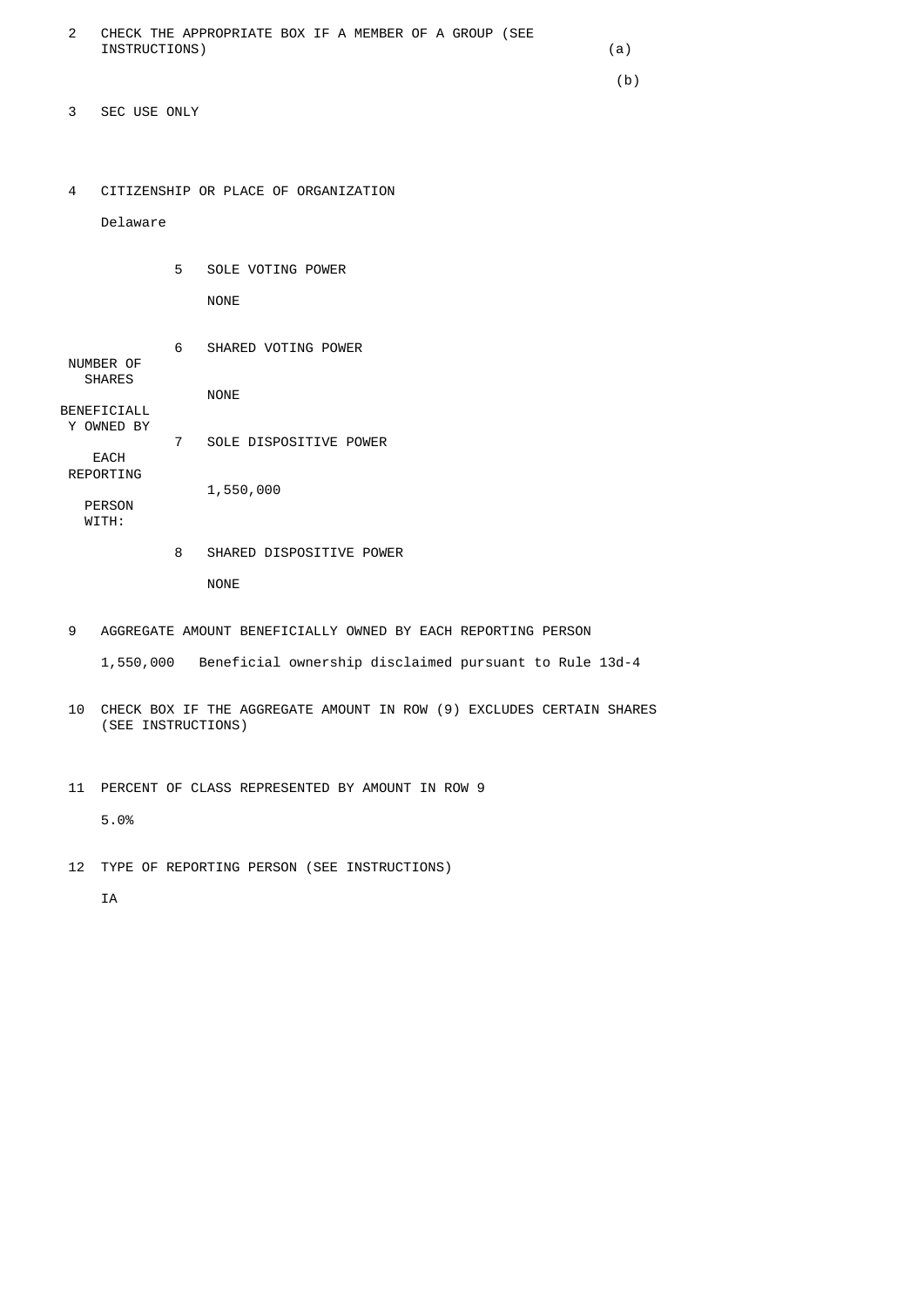- 1 NAMES OF REPORTING PERSONS I.R.S. IDENTIFICATION NOS. OF ABOVE PERSONS (ENTITIES ONLY) SMALLCAP World Fund, Inc. 95-4253845 2 CHECK THE APPROPRIATE BOX IF A MEMBER OF A GROUP (SEE INSTRUCTIONS) (a)  $(b)$  3 SEC USE ONLY
	- 4 CITIZENSHIP OR PLACE OF ORGANIZATION

Maryland

- 5 SOLE VOTING POWER 1,550,000
- 6 SHARED VOTING POWER NUMBER OF SHARES NONE BENEFICIALL Y OWNED BY 7 SOLE DISPOSITIVE POWER **FACH**  REPORTING NONE PERSON WITH:
	- 8 SHARED DISPOSITIVE POWER

NONE

9 AGGREGATE AMOUNT BENEFICIALLY OWNED BY EACH REPORTING PERSON

1,550,000

 10 CHECK BOX IF THE AGGREGATE AMOUNT IN ROW (9) EXCLUDES CERTAIN SHARES (SEE INSTRUCTIONS)

 11 PERCENT OF CLASS REPRESENTED BY AMOUNT IN ROW 9 5.0%

12 TYPE OF REPORTING PERSON (SEE INSTRUCTIONS)

IV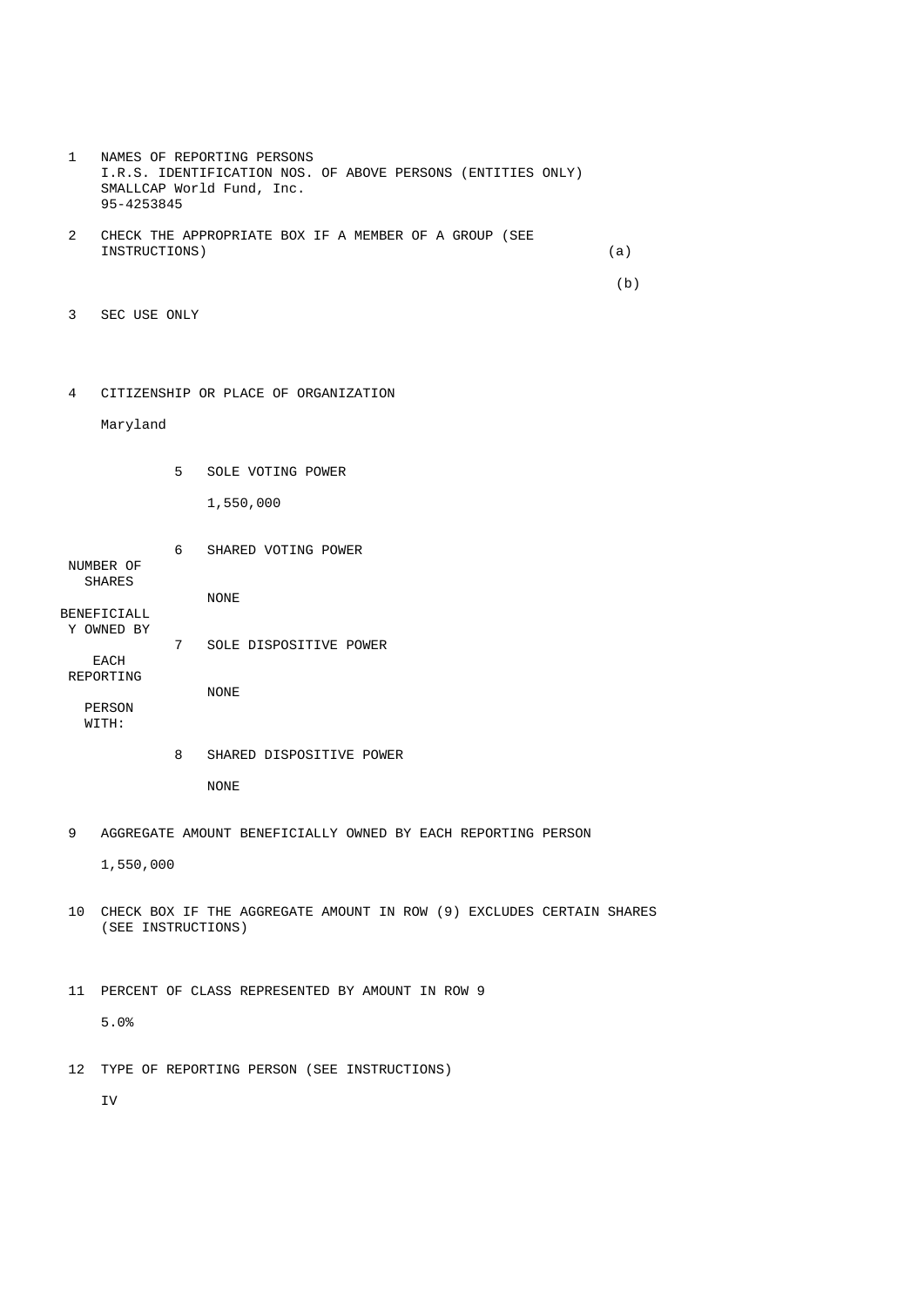## SECURITIES AND EXCHANGE COMMISSION Washington, DC 20549

 Schedule 13G Under the Securities Exchange Act of 1934

#### Amendment No.

- Item 1(a) Name of issuer: Take-Two Interactive Software, Inc.
- Item 1(b) Address of issuer's principal executive offices: 575 Broadway New York, NY 10012
- Item 2(a) Name of person(s) filing: Capital Research and Management Company and SMALLCAP World Fund, Inc.
- Item 2(b) Address or principal business office or, if none, residence: 333 South Hope Street Los Angeles, CA 90071
- Item 2(c) Citizenship: N/A
- Item 2(d) Title of class of securities: Common Stock
- Item 2(e) CUSIP No.: 874054109

# Item 3 If this statement is filed pursuant to sections 240.13d-1(b) or 240.13d-2(b) or (c), check whether the person filings is a:

- (d) [X] Investment Company registered under section 8 of the Investment Company Act of 1940 (15 U.S.C. 80a-8).
	- (e) [X] An investment adviser in accordance with section  $240.13d-1(b)(1)(ii)(E)$ .
	- Item 4 Ownership

 Provide the following information regarding the aggregate number and percentage of the class of securities of the issuer identified in Item 1.

See pages 2 and 3

- (a) Amount beneficially owned:
- (b) Percent of class:<br>(c) Number of shares
- Number of shares as to which the person has:
- (i) Sole power to vote or to direct the vote:<br>(ii) Shared power to vote or to direct the vote
- Shared power to vote or to direct the vote:
- (iii) Sole power to dispose or to direct the disposition of:
- (iv) Shared power to dispose or to direct the disposition of: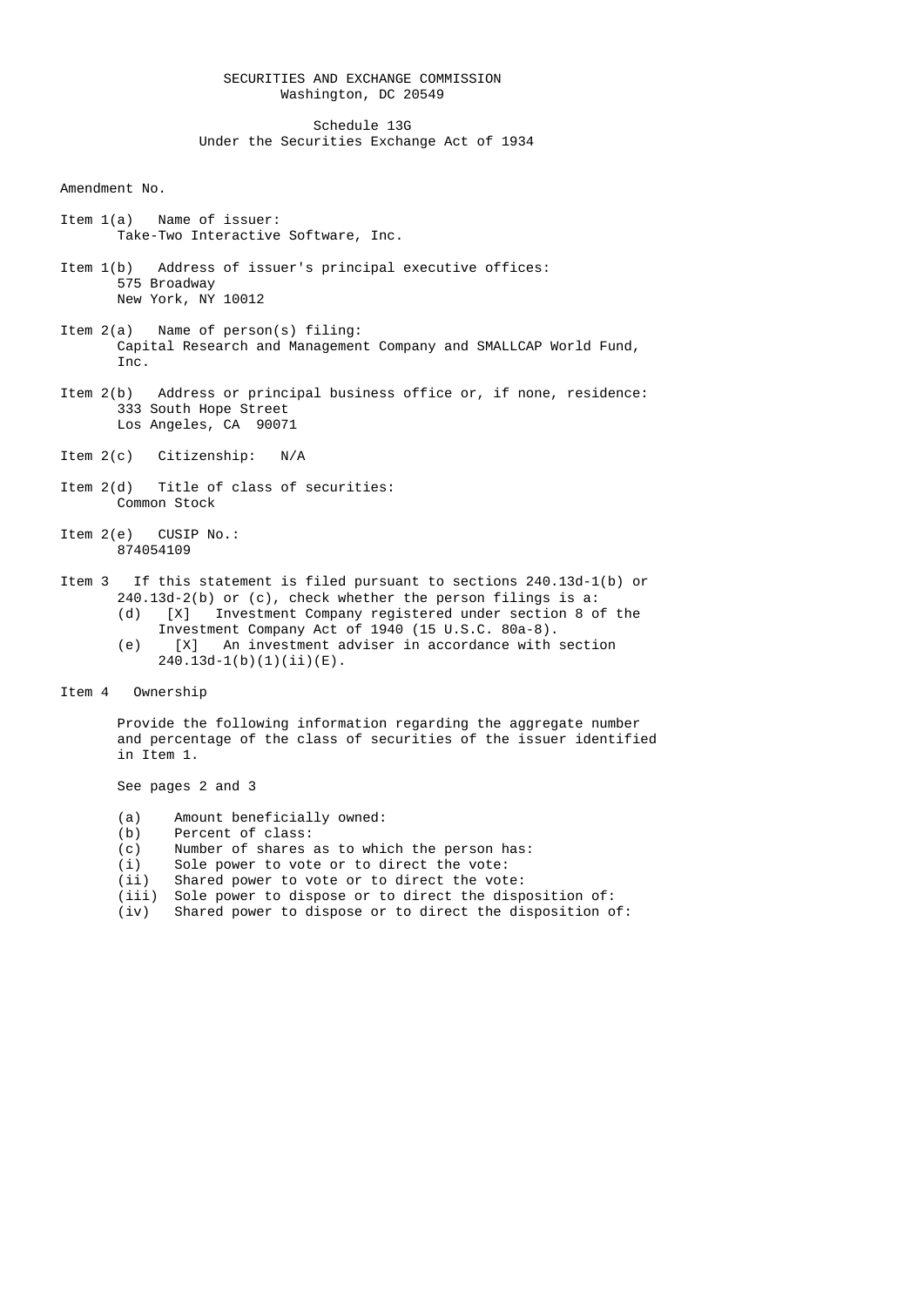Capital Research and Management Company, an investment adviser registered under Section 203 of the Investment Advisers Act of 1940 is deemed to be the beneficial owner of 1,550,000 shares or 5.0% of the 31,003,000 shares of Common Stock believed to be outstanding as a result of acting as investment adviser to various investment companies registered under Section 8 of the Investment Company Act of 1940.

 SMALLCAP World Fund, Inc., an investment company registered under the Investment Company Act of 1940, which is advised by Capital Research and Management Company, is the beneficial owner of 1,550,000 shares or 5.0% of the 31,003,000 shares of Common Stock believed to be outstanding.

- Item 5 Ownership of 5 percent or Less of a Class. If this statement is being filed to report the fact that as of the date hereof the reporting person has ceased to be the beneficial owner of more than 5 percent of the class of securities, check the following: [ ]
- Item 6 Ownership of More than 5% on Behalf of Another Person: N/A
- Item 7 Identification and Classification of the Subsidiary Which Acquired the Security Being Reported on By the Parent Holding Company or Control Person.: N/A
- Item 8 Identification and Classification of Members of the Group: N/A
- Item 9 Notice of Dissolution of Group: N/A
- Item 10 Certification

 By signing below, I certify that, to the best of my knowledge and belief, the securities referred to above were acquired and are held in the ordinary course of business and were not acquired and are not held for the purpose of or with the effect of changing or influencing the control of the issuer of the securities and were not acquired and are not held in connection with or as a participant in any transaction having that purpose or effect.

## Signature

 After reasonable inquiry and to the best of my knowledge and belief, I certify that the information set forth in this statement is true, complete and correct.

| Date: | February 9, 2001 |  |
|-------|------------------|--|
|-------|------------------|--|

Signature: \*Paul G. Haaga, Jr.

 Name/Title: Paul G. Haaga, Jr., Executive Vice President

Capital Research and Management Company

CUSIP: 874054109 Page 5 of 7

Date: February 9, 2001

Signature: \*Vincent P. Corti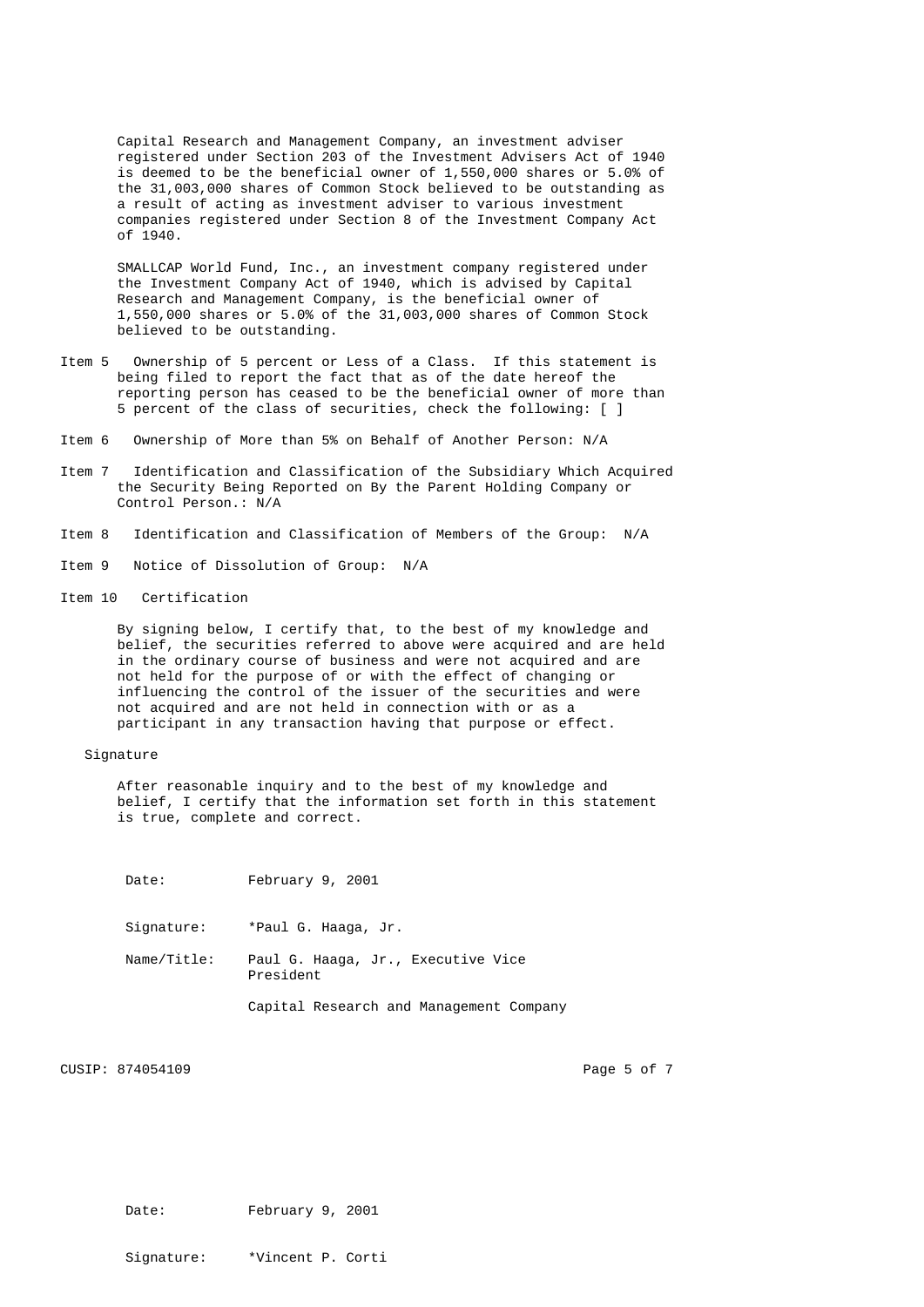Name/Title: Vincent P. Corti, Vice President

SMALLCAP World Fund, Inc.

\*By

 James P. Ryan Attorney-in-fact

 Signed pursuant to a Power of Attorney dated December 19, 2000 included as an Exhibit to Schedule 13G filed with the Securities and Exchange Commission by Capital Research and Management Company on February 9, 2001 with respect to 3COM Corporation.

CUSIP: 874054109 **Page 6 of 7 Page 6 of 7** 

#### AGREEMENT

 Los Angeles, CA February 9, 2001

 Capital Research and Management Company ("CRMC") and SMALLCAP World Fund, Inc. ("SCWF") hereby agree to file a joint statement on Schedule 13G under the Securities Exchange Act of 1934 (the "Act") in connection with their beneficial ownership of Common Stock issued by Take-Two Interactive Software, Inc.

 CRMC and SCWF state that they are each entitled to individually use Schedule 13G pursuant to Rule 13d-1(c) of the Act.

 CRMC and SCWF are each responsible for the timely filing of the statement and any amendments thereto, and for the completeness and accuracy of the information concerning each of them contained therein but are not responsible for the completeness or accuracy of the information concerning the others.